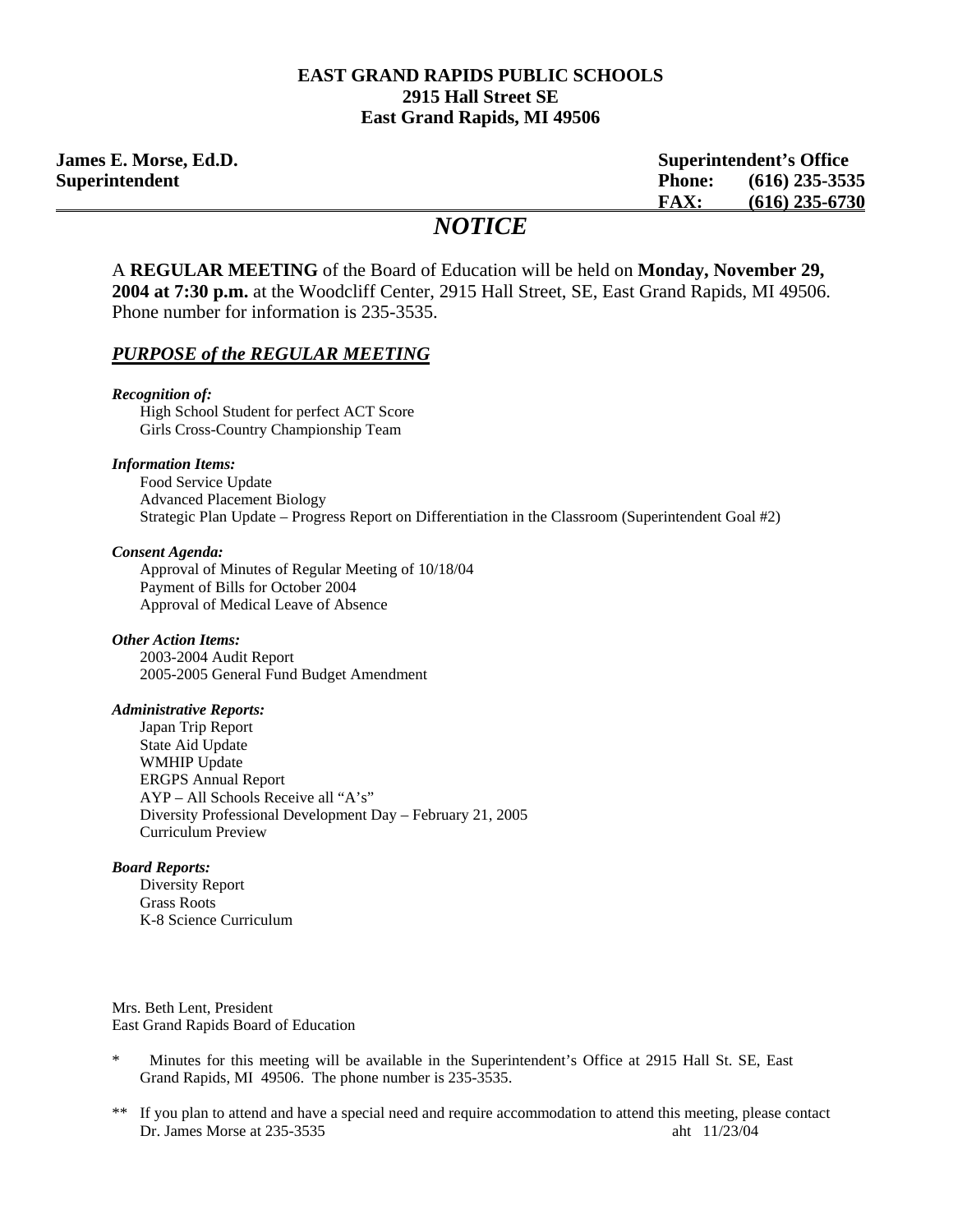# *Our Mission Educating and inspiring each student*

## *to navigate successfully in a global community.*

## EAST GRAND RAPIDS PUBLIC SCHOOLS Kent County, Michigan

**REGULAR Meeting of the East Grand Rapids Board of Education** Woodcliff Center, 2915 Hall St. SE, East Grand Rapids, MI 49506

For Information, call 616-235-3535.

## **Monday, November 29, 2004**

**7:30 p.m.** 

## **AGENDA**

- 1. Meeting Called to Order
- 2. Acknowledgment of Guests
- 3. Public Comments
- 4. Communications to and from the Board
- 5. High School Student Council President's Report Mr. Tom Bander
- 6. EGREA President's Report Mrs. Cynthia Bischoff
- 7. Recognition of Ms. Rachael G. Kerr for perfect ACT Score Dr. James Morse
- 8. Recognition of the Girls Cross-Country Championship Team Mr. Pat Cwayna, Mrs. Jerry Fouch and Coaches

## *Presentation:*

- 9. Food Service Update Mrs. Amy Larson and Ms. Jean Aitken
- 10. Advanced Placement Biology Mrs. Christine Vettese and Mrs. Jan Huff (Enclosure #10)
- 11. Strategic Plan Update Progress Report on Differentiation in the Classroom (Superintendent Goal #2) – Mrs. Christine Vettese (Enclosure #11)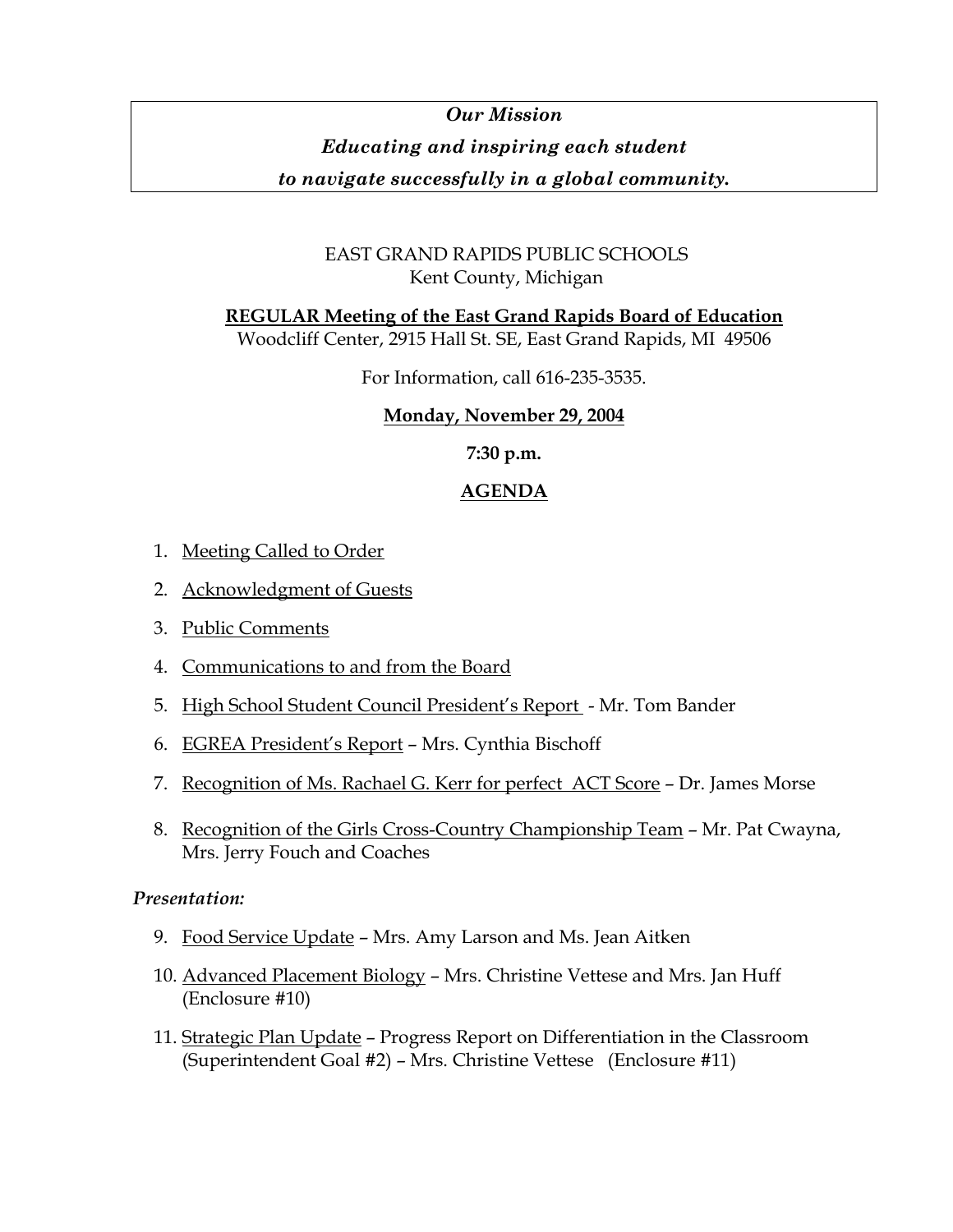#### *Action Items - Consent Agenda:*

| Background: | In order to save time during the meeting, we are using a    |
|-------------|-------------------------------------------------------------|
|             | Consent Agenda. Items in the Consent Agenda include         |
|             | those that are routine or have been previously discussed by |
|             | the Board of Education. Any Board Member may request to     |
|             | have any item removed for a separate discussion and vote.   |
|             |                                                             |

- Recommendation: Motion to approve items in the Consent Agenda Numbers \_12\_ through \_14\_.
- 12. Approval of Minutes of REGULAR MEETING of 10/18/04 (Enclosure #12)
- 13. Approval of October Payment of Bills (Enclosure #13)
- 14. Approval of Medical Leave of Absence Mrs. Roberta J. Wadel

| Background:     | Under the provisions of the Master Agreement in Article 15,<br>Section M, Mrs. Roberta J. Wadel is requesting a medical<br>leave of absence beginning November 3, 2004 for<br>approximately 8-12 weeks. (Enclosure #14) |
|-----------------|-------------------------------------------------------------------------------------------------------------------------------------------------------------------------------------------------------------------------|
| Recommendation: | Motion to approve the recommendation to grant to Mrs.<br>Roberta J. Wadel a medical leave of absence upon the<br>recommendation of the Superintendent.                                                                  |

## *Other Action Items:*

15. 2003-2004 Audit Report

| Background: | The audit was completed by Hungerford, Aldrin, Nichols & |
|-------------|----------------------------------------------------------|
|             | Carter, P.C. this fall. The Board Finance Committee      |
|             | reviewed the report and recommends that the Board of     |
|             | Education receive the 2003-2004 Audit Report.            |

 Recommendation: Motion to receive the 2003-2004 Audit Report as presented and recommended by the Board Finance Committee and Superintendent.

#### 16. 2004-2005 General Fund Budget Amendment

- Background: Each fall, the Board Finance Committee recommends a Budget Amendment to the Board of Education. The Finance Committee has reviewed the proposed amendment. (Enclosure #16)
- Recommendation: Motion to approve the amendment for the 2004-05 budget as listed in Enclosure #16.